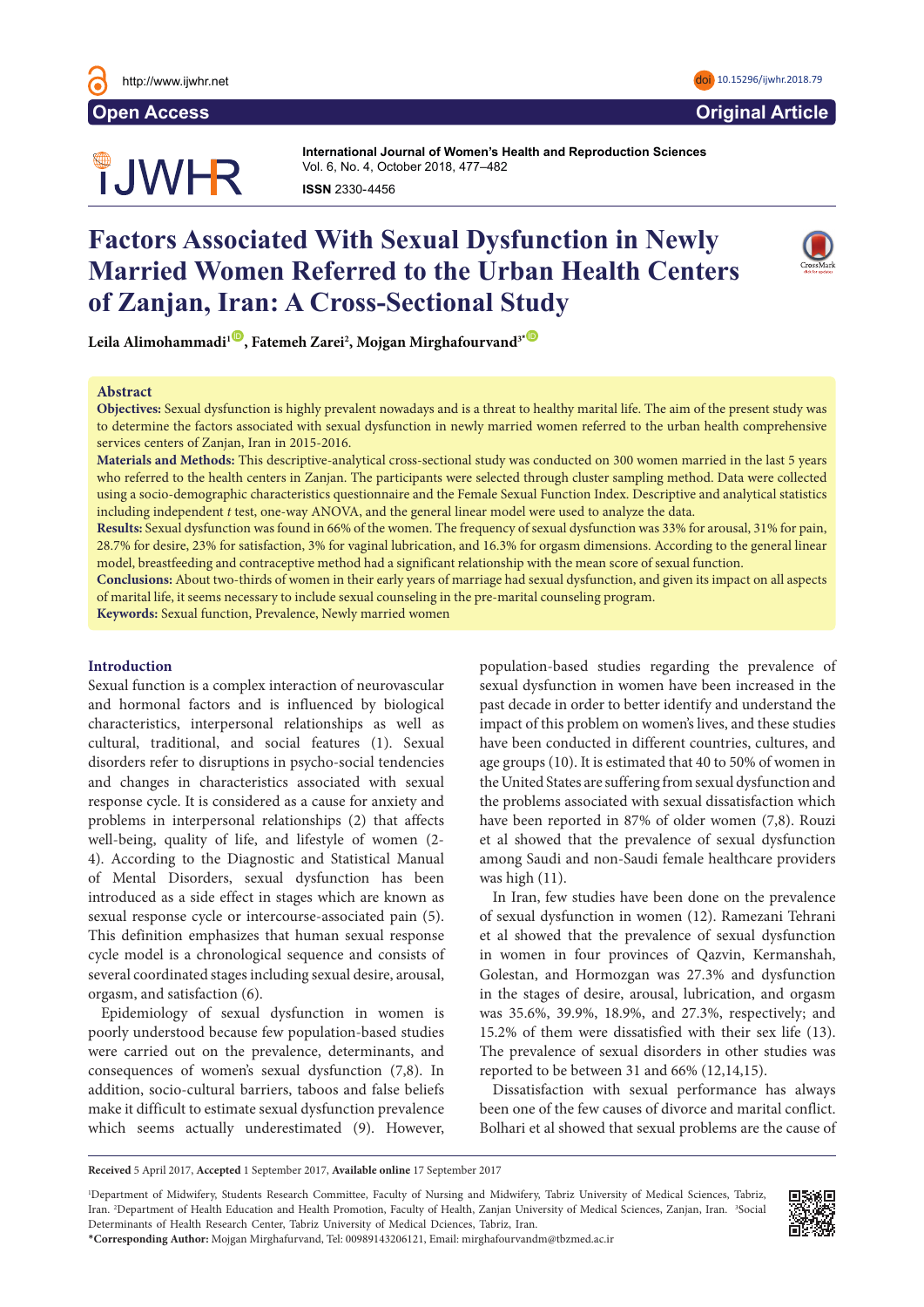divorce in 88% of the study population (16). A report of Islamic Consultative Assembly also shows an increasing rate of divorce despite the declining trend of marriage rate, and the ratio of divorce to marriage had a tremendous growth in the early 2000s compared to early 1990s, as 8.76% in late 1990s reached 14.13% and 25.6% in Tehran in 2009. According to this report, sexual dysfunction and sexual dissatisfaction of couples are mentioned as the most important causes of divorce, highlighting an urgent need for correct and timely decisions, as well as counseling and life skills training before, during, and after marriage as an effective way to strengthen the foundation of families and reduce divorce (17,18).

Given the importance of sexual function in continuation of marital life and the lack of similar research on newlywed women, the present study aimed to determine the prevalence of sexual dysfunction and its associated factors in the target group in the urban health comprehensive services centers of Zanjan to pave the way for future studies and training programs in order to further consolidate marital ties and family foundations.

#### **Materials and Methods**

#### Study Type and Participants

This cross-sectional study was conducted on newly married women who visited the urban health centers of Zanjan city in 2015-2016.

Inclusion criteria included the age of 20-35 years, marital life duration of 6 months to 5 years, and education of at least high school. Exclusion criteria were special physical and mental diseases of woman or her husband, taking medications that affect the sexual function (currently or in the past six months), addiction of one of the couple to narcotic drugs and psychotropic substances (according to the participants' expression), occurrence of adverse events during the past six months (death of a child or loved one, serious illness of a close relative, prison sentence of one family member, history of depression, etc), conditions which make impossible the continuation of couples living together (such as violence, divorce, and administrative missions), forced marriage, and emotional divorce (according to the participants' expression).

The sample size was estimated to be 198 people according to a study conducted by Mohammad-Alizadeh et al (12). Considering *P*=0.66, α=0.05, d=0.1, and the design effect of 1.5, the final sample size was calculated to be 300 people.

#### Sampling

In this study, each of the health centers in the city  $(n=38)$ was considered as a cluster from which 300 women were selected through the stratified random sampling method based on inclusion criteria and by taking into account the ratio of sample to the population. Therefore, the researcher attended the health centers and after coordination with the authorities, obtained the list of couples married

over the past six months to 5 years, including their phone numbers, with the help of a health professional as a collaborator. Then, based on the number of samples determined for each center according to the population covered, 1.5 times the size of the quotas for each center were randomly selected using [www.random.org](http://www.random.org) website; the reason for which was to have the possibility of replacing if some women were not willing to participate in the study. Then the selected women were called by phone through which the researcher introduced herself and stated the general objective and a brief explanation of the research, and enrolled the women willing to participate in the study. In the next step, according to the scheduled time, the volunteers attended the health centers of Zanjan and received more information regarding the objectives, the importance of research, and the informed written consent form. The consent form was obtained and then the socio-demographic characteristics questionnaire and the Female Sexual Function Index were completed by the participants through self-administered method. Since the initial contact with the women was performed by the healthcare provider of the region, the rate of women's participation was high (about 70%).

#### Data Collection Tools

In this study, the socio-demographic characteristics questionnaire and the Female Sexual Function Index (FSFI) were used for data collection through selfcompleted method.

The socio-demographic characteristics questionnaire was developed by research team and included questions about age of woman and her husband, length of marriage, contraceptive method, couple's education and job, living with spouse's family, previous marriage of the wife and husband, sufficiency of monthly income, satisfaction of husband job, breastfeeding, and pregnancy history.

The FSFI designed by Rosen et al was used to measure sexual function. Validity and reliability of this questionnaire were confirmed by Mohammadi et al in Iran and a Cronbach Alpha of ≥70 has been reported (19). The FSFI is a standard scale for assessing sexual function in women during the past four weeks. This scale includes 19 items which measure 6 different aspects of sexual function including desire, arousal, vaginal lubrication, orgasm, satisfaction, and pain. The score of items 3-14 and 17-19 is 0-5 and for items 1, 2, 15, and 16 is 1-5. The scores of each domain were calculated by summing the scores of items in each domain and then multiplying it by the coefficient of each domain (The coefficient value was 0.6 for desire domain, 0.3 for arousal and lubrication domains, and 0.4 for orgasm, satisfaction, and pain domains). The scores for the desire domain ranged from 2.1 to 6 and for other domains ranged from 0 to 6. The total score obtained from summing all the 6 mentioned domains ranged from 2 to 36. Higher scores showed better sexual function. The score equal or less than 28 was considered as sexual dysfunction.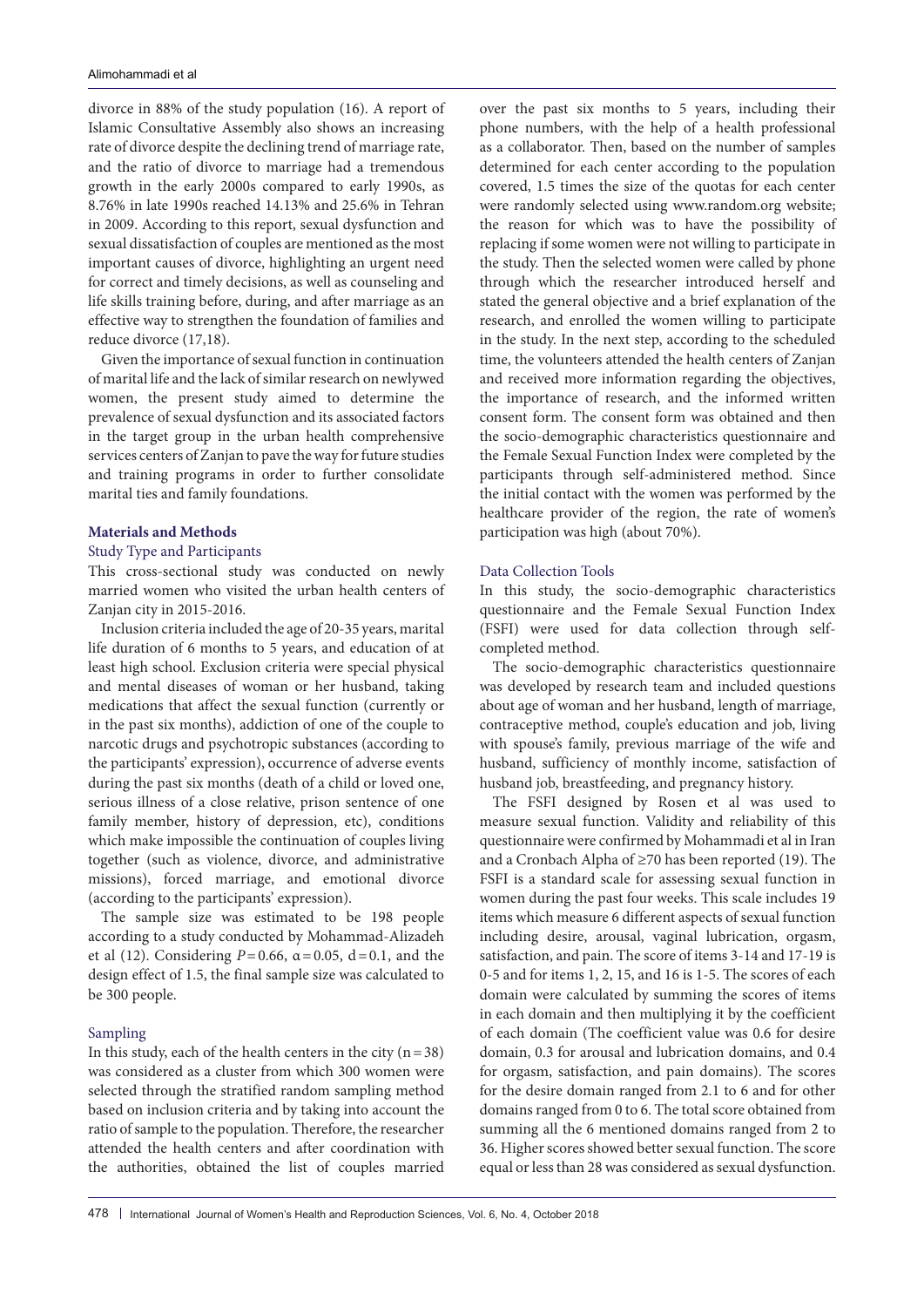#### Data Analysis

The obtained data were analyzed using SPSS version 21.0. Descriptive statistics including mean, standard deviation, frequency, and percentage were used to describe the sexual function and its sub-domains. The normality of quantitative data was assessed by skewness and kurtosis. The relationship between sociodemographic characteristics and the total score of sexual function was investigated using bivariate statistical tests including independent *t* test and one-way ANOVA. Then, variables which had a significant relationship with sexual performance (*P*<0.05) were entered in the general linear model.  $P < 0.05$  was considered significant.

#### **Results**

A total of 300 newlywed women living in Zanjan participated in the study. The mean (SD) age of the women and their husbands was 24.7 (6.8) and 24.5 (7.0), respectively. About half of women (45%) and their spouses (41%) had high levels of education. The shortest and the longest marriage length among participants were 1 year (8%) and 5 years (32%), respectively. About 85% of the participants in this study were housewives. Most of their husbands were self-employed and half of them (54%) were satisfied with their jobs, and based on participants report, about 69% had a sufficient monthly income. Most of the participants (95%) and 93% of the husbands had experienced first marriage. About a third of women lived with the spouse's family. The most common method of contraception in women participated in the study was the natural method (24%). 86% of the participants were nonpregnant and 74% had no breastfeeding infant.

In this study, one-way ANOVA was used for multimode variables and independent *t* test for binary variables. Based on one-way ANOVA, there was no significant relationship between sexual function and women's education (*P*= 0.638) and job  $(P=0.242)$ , husbands' education  $(P=$ 0.539) and job (*P*=0.900), length of marriage (*P*=0.217), husbands' job satisfaction  $(P=0.151)$ , and efficiency of monthly income for living expenses  $(P=0.705)$ . In addition, according to independent *t* test, no significant relationship existed between sexual function and previous marriage of the wife and husband  $(P=0.677)$ , pregnancy  $(P=0.184)$ , and living with spouse's family  $(P=0.956)$ ). There was a statistically significant association between sexual function and breastfeeding (*P*=0.02) according to independent *t*-test and between sexual function (*P*= 0.035) and contraceptive method based on one-way ANOVA (Table 1).

The mean (SD) total score of sexual function in this study was 24.7 (6.6). The prevalence of sexual dysfunction in the participants was 66%. The highest and the lowest frequency of dysfunction were observed in arousal (33.0%) and orgasm (16.3%) components, respectively. The frequency of dysfunction in other components of sexual function was 28.0% for desire, 18.3% for lubrication,

**Table 1.** Socio-demographic Characteristics and Their Relationship With Sexual Function in Participants (n=300)

| Variable                     | Number | Mean (SD)  | P     |
|------------------------------|--------|------------|-------|
| Age $(y)$                    |        |            | 0.232 |
| 25 and lower                 | 120    | 24.2 (6.5) |       |
| $25 - 30$                    | 104    | 24.5(7.0)  |       |
| 30 and higher                | 76     | 25.8(6.1)  |       |
| Education                    |        |            | 0.638 |
| Under diploma                | 46     | 24.4 (6.6) |       |
| Diploma                      | 118    | 24/2(6.2)  |       |
| More than diploma            | 136    | 25.1(7.0)  |       |
| Occupation                   |        |            | 0.242 |
| Housewife                    | 254    | 24.5 (6.7) |       |
| Employed                     | 46     | 25.7(6.2)  |       |
| Income                       |        |            | 0.705 |
| Favorable                    | 43     | 25.3(7.8)  |       |
| Fairly favorable             | 208    | 24.7(6.7)  |       |
| Unfavorable                  | 49     | 24.1 (5.2) |       |
| The first marriage of women  |        |            | 0.198 |
| Yes                          | 285    | 24.6(6.7)  |       |
| No                           | 15     | 26.3(4.7)  |       |
| Pregnant                     |        |            | 0.184 |
| Yes                          | 41     | 23.5(6.2)  |       |
| No                           | 259    | 24.9 (6.7) |       |
| Contraception                |        |            | 0.035 |
| No contraception             | 60     | 23.4 (7.2) |       |
| Pill                         | 14     | 25.4(3.7)  |       |
| Condom                       | 79     | 26.1 (6.2) |       |
| <b>IUD</b>                   | 22     | 25.6(5.1)  |       |
| Injection                    | 11     | 28.7(2.7)  |       |
| Withdrawal                   | 113    | 23.9 (7.0) |       |
| <b>Breastfeeding</b>         |        |            | 0.002 |
| Yes                          | 78     | 22.9 (8.9) |       |
| No                           | 222    | 25.6(5.3)  |       |
| Husband's age (y)            |        |            | 0.985 |
| Lower than 30                | 122    | 24.7(6.2)  |       |
| 30-35                        | 133    | 24.7(6.8)  |       |
| 35 and higher                | 45     | 24.9 (7.3) |       |
| Husband's education          |        |            | 0.539 |
| Under diploma                | 76     | 24.6(5.7)  |       |
| Diploma                      | 97     | 25.3(5.4)  |       |
| More than diploma            | 124    | 24.3 (7.9) |       |
| Living with husband's family |        |            | 0.956 |
| Yes                          | 75     | 24.7(6.6)  |       |
| No                           | 225    | 24.7 (6.6) |       |
| Husband's occupation         |        |            | 0.900 |
| Employee                     | 73     | 24.9 (7.8) |       |
| Unemployed                   | 162    | 24.4 (6.4) |       |
| Freelancer                   | 9      | 26.3 (3.3) |       |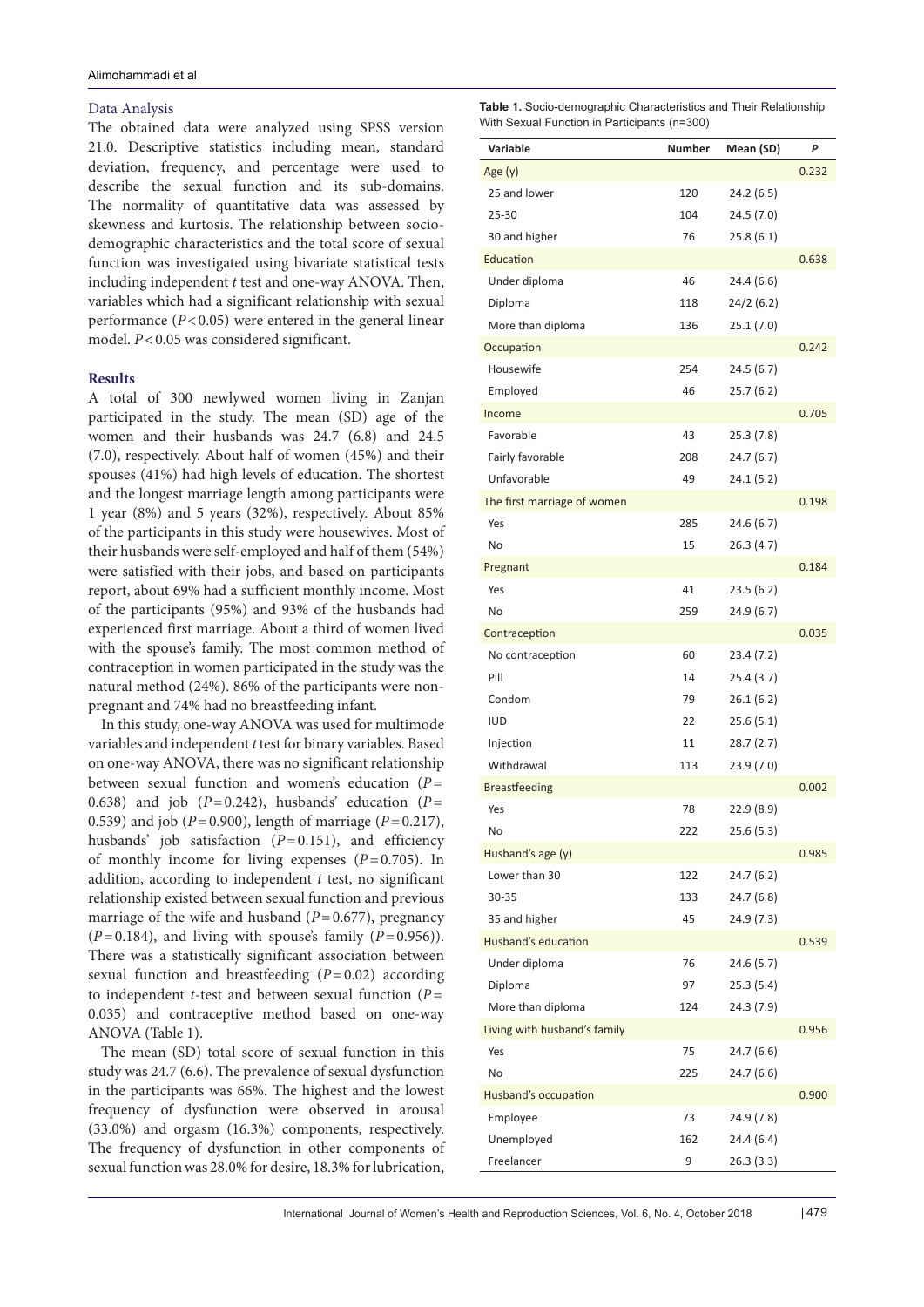Alimohammadi et al

Worker 40 25.3 (4.8) Other 16 24.4 (8.0) The first marriage of husband 0.677 Yes 280 24.7 (6.7) No 20 25.1 (4.4) Duration of marriage 0.217 1 23 24.4 (7.2) 2 48 25.8 (4.2) 3 61 25.1 (6.6) 4 73 23.9 (7.8) 5 95 25.1 (6.4) Satisfaction from husband's job 0.151 Yes 25.3 (6.8) No 75 23.5 (5.7) Moderate 64 24.7 (7.1) **Table 1.** Continued

Abbreviations: SD, standard deviation

**Table 2.** The Status of Sexual Function and its Dimensions in Participants (n = 300)

| Variable                       | Mean (SD) | <b>Disorder Prevalence</b><br>No. (%) |
|--------------------------------|-----------|---------------------------------------|
| Total score of sexual function | 24.7(6.6) | 198 (66.0)                            |
| Desire                         | 3.6(0.9)  | 86 (28.7)                             |
| Arousal                        | 3.7(1.2)  | 99 (33/0)                             |
| Lubrication                    | 4.0(1.3)  | 55 (18.3)                             |
| Orgasm                         | 4.3(1.5)  | 49 (16.3)                             |
| Satisfaction                   | 4.6(1.1)  | 69 (23.0)                             |
| Pain                           | 4.2(1.6)  | 93 (31.0)                             |

Abbreviations: SD, standard deviation

23.0% for satisfaction, and 31.0% for pain (Table 2).

The significant variables based on one-way ANOVA and independent *t*-test were entered into the general linear model, according to which, contraceptive method and breastfeeding variables were associated with sexual function (Table 3).

#### **Discussion**

Sexual dysfunction in women of reproductive age has been investigated in numerous studies, but due to the impact of this problem on all aspects of marital life, this study aimed to determine the prevalence of sexual dysfunction and the related factors in newlywed women in Zanjan.

In this study, 66% of the participants had sexual dysfunction. The results of this study are consistent with those of the study by Mohammad-Alizadeh et al (prevalence of sexual dysfunction was 66%) (12). Other studies have reported a prevalence of 31% to 69% for sexual dysfunction (13-15,20-23). Given the inadequacy and inappropriateness of education-based programs in the field of sexual problems, especially in pre-marriage

**Table 3.** The Relationship Between Socio-demographic Characteristics and Sexual Function in Participants According to the General Linear Model (n = 300)

| Variable                              | B (CI 95%)                   | P Value |
|---------------------------------------|------------------------------|---------|
| Contraception (Reference: withdrawal) | $\overline{a}$               |         |
| No contraception                      | $-0.9$ ( $-2.9$ to 1.0)      | 0.333   |
| Pill                                  | 1.4 $(-2.1$ to 4.9)          | 0.432   |
| Condom                                | 2.2 (0.3 to 0.4)             | 0.019   |
| <b>IUD</b>                            | 1.4 $(-1.4 \text{ to } 4.3)$ | 0.338   |
| Injection                             | 4.3 (0.3 to 8.3)             | 0.031   |
| Breastfeeding (reference: no)         | --                           |         |
| Yes                                   | $-3.5$ (5.2 to $-1.9$ )      | < 0.001 |

counseling, as well as the cultural background of this region, the relatively high prevalence of sexual dysfunction in newlywed women is not far-fetched.

In this study, the highest and lowest prevalence among different domains of sexual function were related to arousal (33%) and orgasm (16%), respectively. The results of the studies conducted by Mazinani et al (24), Ramezani Tehrani et al (13), Mohammad-Alizadeh et al (12), and Laumann et al (7) were in line with this study. In these studies, the most and the least disorder were also seen in the arousal and orgasm dimensions. In a study by Shokrollahi et al (25), arousal had the lowest prevalence. However, in the study of Safarinejad (14) and Yekeh Fallah and Goodarzi (26), the most prevalent was observed in the orgasm dimension.

It seems that the lack of sufficient knowledge and skill about sexual issues and fear of sexual relationship at the beginning of marriage can affect arousal and orgasm. On the other hand, in all countries and religions, sexual relationship is wrapped in an aura of superstitious beliefs and talking about it is associated with a sense of shame. Perhaps cultural, ethnic, religious, and racial differences in expression and dealing with sexuality in each country including Iran and even in each region are the reasons for the difference in statistics.

In this study, there was a significant relationship between the contraceptive method and sexual dysfunction, while no significant relationship existed in the study of Mazinani et al (24) and Hoseini Tabaghdehi et al (27). In the present study, the participants were young and at the beginning of marriage and hence mostly used natural contraceptive method. Given the commonness of natural contraceptive method and fear of pregnancy in the early years of marital life as well as inadequate skills for a satisfying sexual relationship among women in the study, experiencing disorder in each of the stages of sexual response cycle is not unexpected.

In this study, there was a significant relationship between breastfeeding and the prevalence of sexual dysfunction. The results of a study by Sehhatie et al (28) were consistent with this finding. Meanwhile, Pourakbar and Yazdi (29)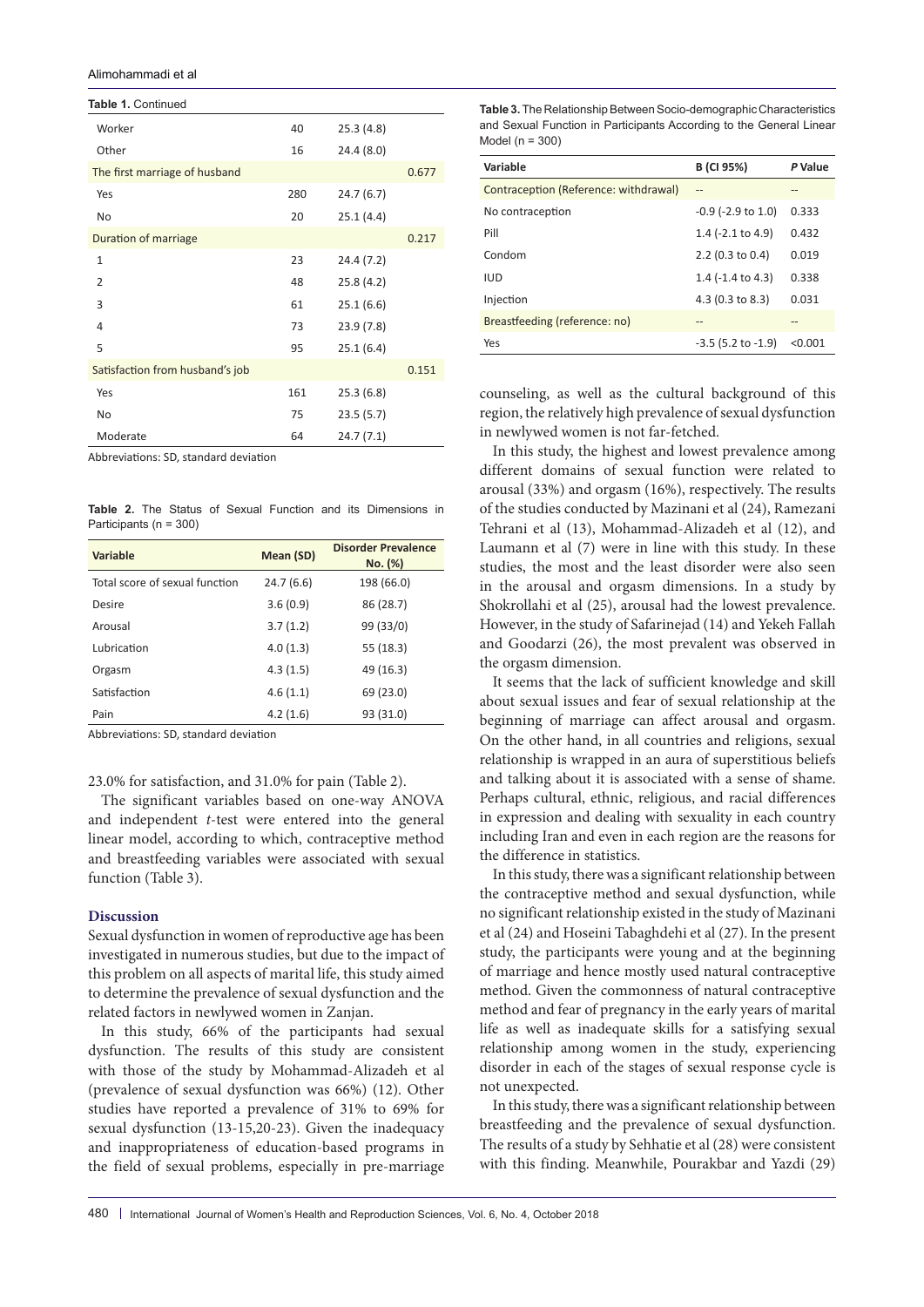emphasized in their study that children at home affect sexual dysfunction.

In the present study, no significant association was found between sexual dysfunction and other sociodemographic variables such as couples' age and job, length of marriage, couples' previous marriage, living with husband's family, pregnancy, husband's job satisfaction, income adequacy, and couples' education. According to Nooroozi et al (30), no significant relationship was found between age, education, length of marriage, job, and experience of previous marriage and sexual problems. However, a statistically significant relationship existed between age, education, length of marriage, job, and the experience of previous marriage and sexual function in the study of Yekeh Fallah and Goodarzi (26). Moreover, no significant relationship was found among the variables of education and length of marriage and sexual function in the studies of Mazinani et al (24), Karbasi-Afshar et al (31), and Bolourian and Ganjloo (20).

Since the present study was performed on women, it is recommended that similar research be carried out on the prevalence of sexual dysfunction in men population in Zanjan in the same group to complete information, so that the results can be used for planning, training and treatment of young couples in the form of therapeutic-educational approaches including pre-marriage counseling, sexual issues training, and family issues counseling with emphasis on culture. A good sexual function can increase the general health of families and the community and hence the foundation of families. Although this study was done on a community sample, it seems impossible to generalize the results to all women with the same condition, and it requires studies on a wider level. On the other hand, since the issue of sexuality is based on patterns and sociocultural beliefs of each region, studies with qualitative methodology can provide a better understanding in this regard.

### **Conclusions**

The data obtained from this study showed that sexual dysfunction in newlywed women is a common and remarkable phenomenon, however, since the individuals had socio-cultural and familial constraints in addressing this issue, and in many cases, lack of information or incomplete information and lack of adequate skills in this field as well as irrational beliefs in this field are additional factors for the occurrence of marital conflicts, therefore, identification and diagnosis of these disorders and awareness of factors affecting this process can solve marital problems and help improve the couples' relations.

#### **Conflict of Interests**

Authors declare that they have no conflict of interests.

#### **Ethical Issues**

This study was approved by the Ethics Committee of

Tabriz University of Medical Sciences (No. TBZMED. REC.1394.764).

#### **Financial Support**

Tabriz University of Medical Sciences, Tabriz, Iran.

#### **Acknowledgements**

This article is a part of a student thesis, which was sponsored by Tabriz University of Medical Sciences. The researcher and his colleagues sincerely appreciate the vice chancellor for research of Tabriz University of Medical Sciences, head and personnel of healthcare centers of Zanjan. All women who participated in our research are also appreciated.

#### **References**

- 1. Fourcroy JL. Female sexual dysfunction: potential for pharmacotherapy. Drugs. 2003;63(14):1445-1457.
- 2. American Psychiatric Association. Diagnostic and statistical manual of mental disorders (DSM). Washington, DC: American Psychiatric Association; 1994:143-147.
- 3. Taylor MJ, Rudkin L, Bullemor-Day P, Lubin J, Chukwujekwu C, Hawton K. Strategies for managing sexual dysfunction induced by antidepressant medication. Cochrane Database Syst Rev. 2013(5):Cd003382. doi:10.1002/14651858. CD003382.pub3
- 4. Jha S, Thakar R. Female sexual dysfunction. Eur J Obstet Gynecol Reprod Biol. 2010;153(2):117-123. doi:10.1016/j. ejogrb.2010.06.010
- 5. First MB, Wakefield JC. Diagnostic criteria as dysfunction indicators: bridging the chasm between the definition of mental disorder and diagnostic criteria for specific disorders. Can J Psychiatry. 2013;58(12):663-669. doi:10.1177/070674371305801203
- 6. Basson R, Berman J, Burnett A, et al. Report of the international consensus development conference on female sexual dysfunction: definitions and classifications. J Urol. 2000;163(3):888-893.
- 7. Laumann EO, Paik A, Rosen RC. Sexual dysfunction in the United States: prevalence and predictors. JAMA. 1999;281(6):537-544.
- 8. Azadzoi KM, Siroky MB. Neurologic factors in female sexual function and dysfunction. Korean J Urol. 2010;51(7):443- 449. doi:10.4111/kju.2010.51.7.443
- 9. Anastasiadis AG, Davis AR, Ghafar MA, Burchardt M, Shabsigh R. The epidemiology and definition of female sexual disorders. World J Urol. 2002;20(2):74-78. doi:10.1007/s00345-002-0272-5
- 10. McCool ME, Theurich MA, Apfelbacher C. Prevalence and predictors of female sexual dysfunction: a protocol for a systematic review. Syst Rev. 2014;3:75. doi:10.1186/2046- 4053-3-75
- 11. Rouzi AA, Sahly N, Sawan D, Kafy S, Alzaban F. The prevalence of sexual dysfunction in the female health care providers in Jeddah, Saudi Arabia. Sci Rep. 2015;5:7905. doi:10.1038/srep07905
- 12. Mohammad-Alizadeh-Charandabi S, Mirghafourvand M, Asghari-Jafarabadi M, Tavananezhad N, Karkhaneh M. Modeling of socio-demographic predictors of sexual function in women of reproductive age. Journal of Mazandaran University of Medical Sciences.